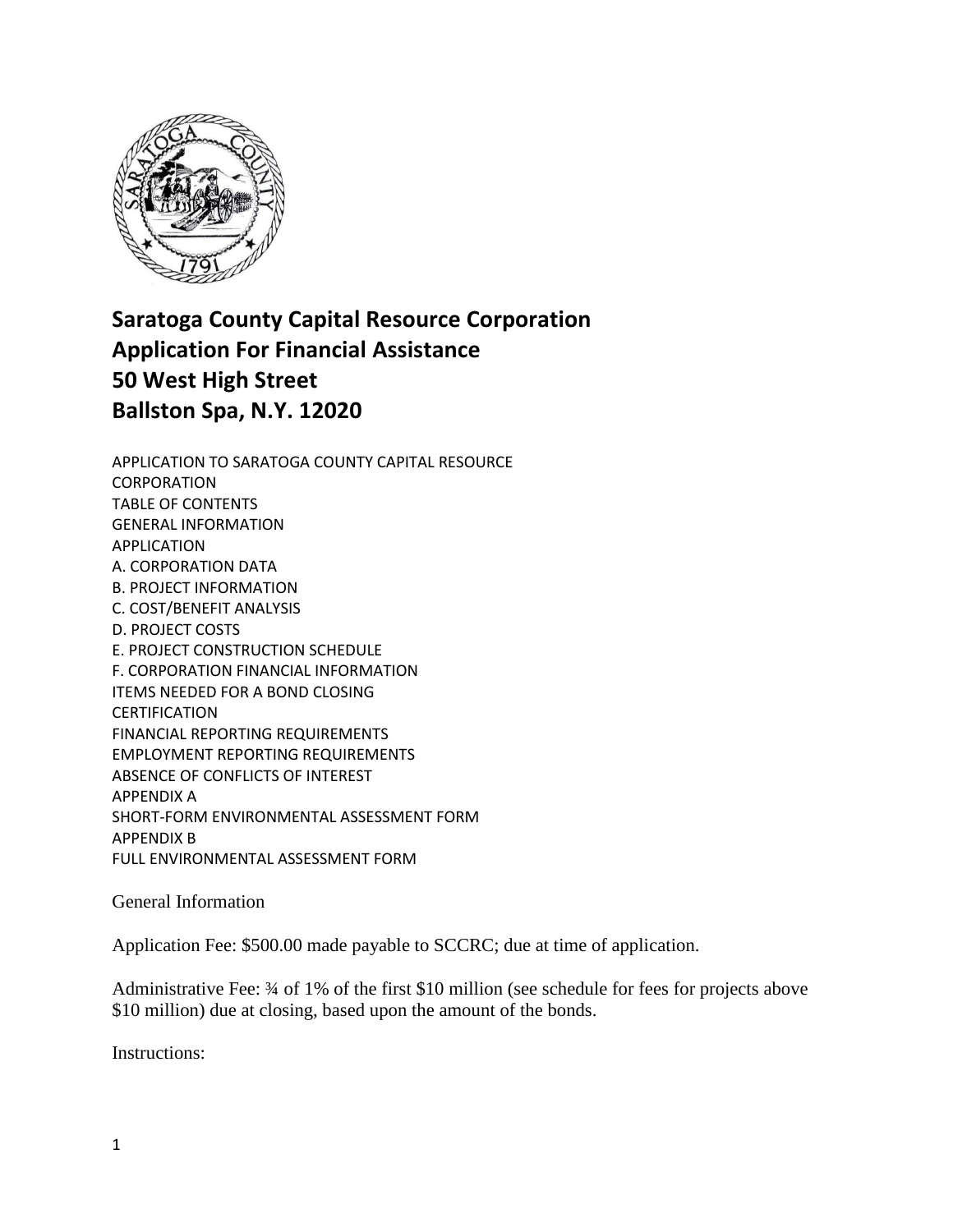1. Please answer all questions, attaching additional information as needed. Make sure to indicate "not applicable" or "NA" where appropriate.

2. When submitting the application, be sure to include a check in the amount of \$500.00 made payable to Saratoga County Capital Resource Corporation.

3. Please complete the Short-Form Environmental Assessment Form (Appendix A) and submit evidence of any prior environmental review by other government agencies.

4. Please submit one copy of the completed application to:

Saratoga County Capital Resource Corporation 50 West High Street Ballston Spa, N.Y. 12020

Project Description and Purpose:

**This transaction will refinance Skidmore College's existing Dormitory Authority of the State of New York Revenue Bonds, Series 2011A, as well as to borrow approximately \$30 million in new funds to finance the remaining phases of Skidmore's Center for Integrated Sciences construction project (East Wing and Dana renovations phases).** 

#### A. CORPORATION DATA

1. Applicant Information

Corporation Name: **Skidmore College**

Address: **815 North Broadway, Saratoga Spring, NY, 12866**

Phone: **518-580-5810**

Fax: **518-580-5821**

Email: **dng@skidmore.edu**

Federal Employer ID Number: **14-1338562**

Contact Person Name: Title: **Donna Ng, Vice President for Finance and Administration and Treasurer**

2. Entity Information

Not-For-Profit Corporation: **Skidmore College**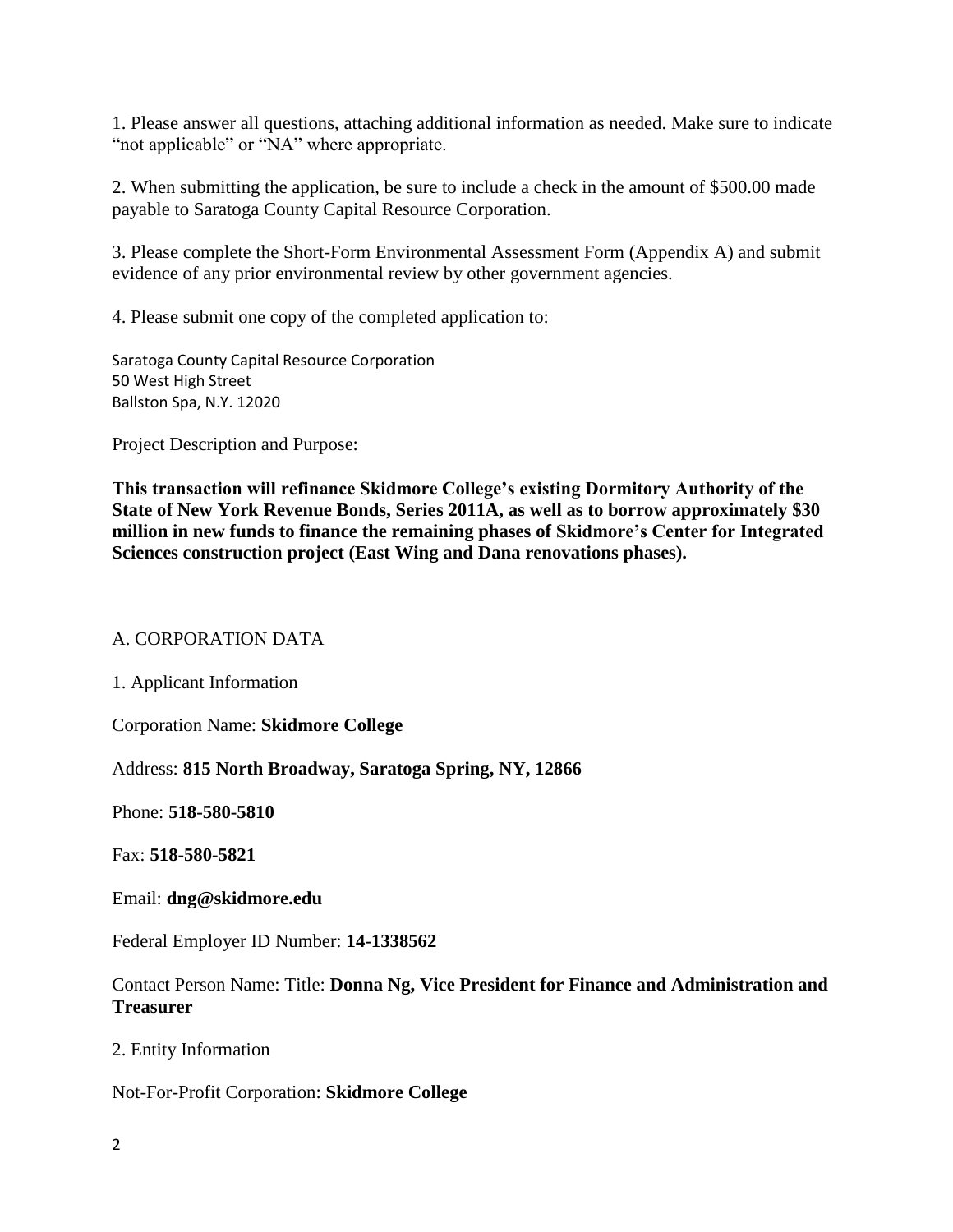Date of Establishment? **1903**

Place of Organization? **Saratoga Springs, NY**

If a foreign organization, is Applicant authorized to do business in State of New York? **N/A**

3. Officers and Directors

List all Officers and Directors of the Not-For Profit Corporation.

**Please see [https://www.skidmore.edu/president/,](https://www.skidmore.edu/president/) [https://www.skidmore.edu/president/cabinet/,](https://www.skidmore.edu/president/cabinet/) and [https://www.skidmore.edu/trustees/.](https://www.skidmore.edu/trustees/)**

Please provide a schematic of corporate structure if applicant is a subsidiary of or is otherwise affiliated with another entity.

## **N/A**

4. Applicant's Counsel

Name: **Bond, Schoeneck & King (Matthew Wells)**

Address: **One Lincoln Center, Syracuse, NY 13202-1355**

Phone: **315-218-8174**

Email: **mwells@bsk.com**

## B. PROJECT INFORMATION

1. Describe the proposed acquisition, construction, or reconstruction, and provide a description of costs and expenditures expected. Indicate size of buildings and square feet by usage (i.e.: office, R&D, manufacturing, retail). Describe and list equipment to be purchased as part of the project. Use attachment if necessary.

**This transaction will refinance Skidmore College's existing Dormitory Authority of the State of New York Revenue Bonds, Series 2011A, as well as to borrow approximately \$30 million in new funds to finance the remaining phases of Skidmore's Center for Integrated Sciences construction project (East Wing and Dana renovations phases).** 

2. Project Address

## **815 North Broadway, Saratoga Springs, NY 12866**

a. List Name of Town or City in which project is located: **Saratoga Springs, NY**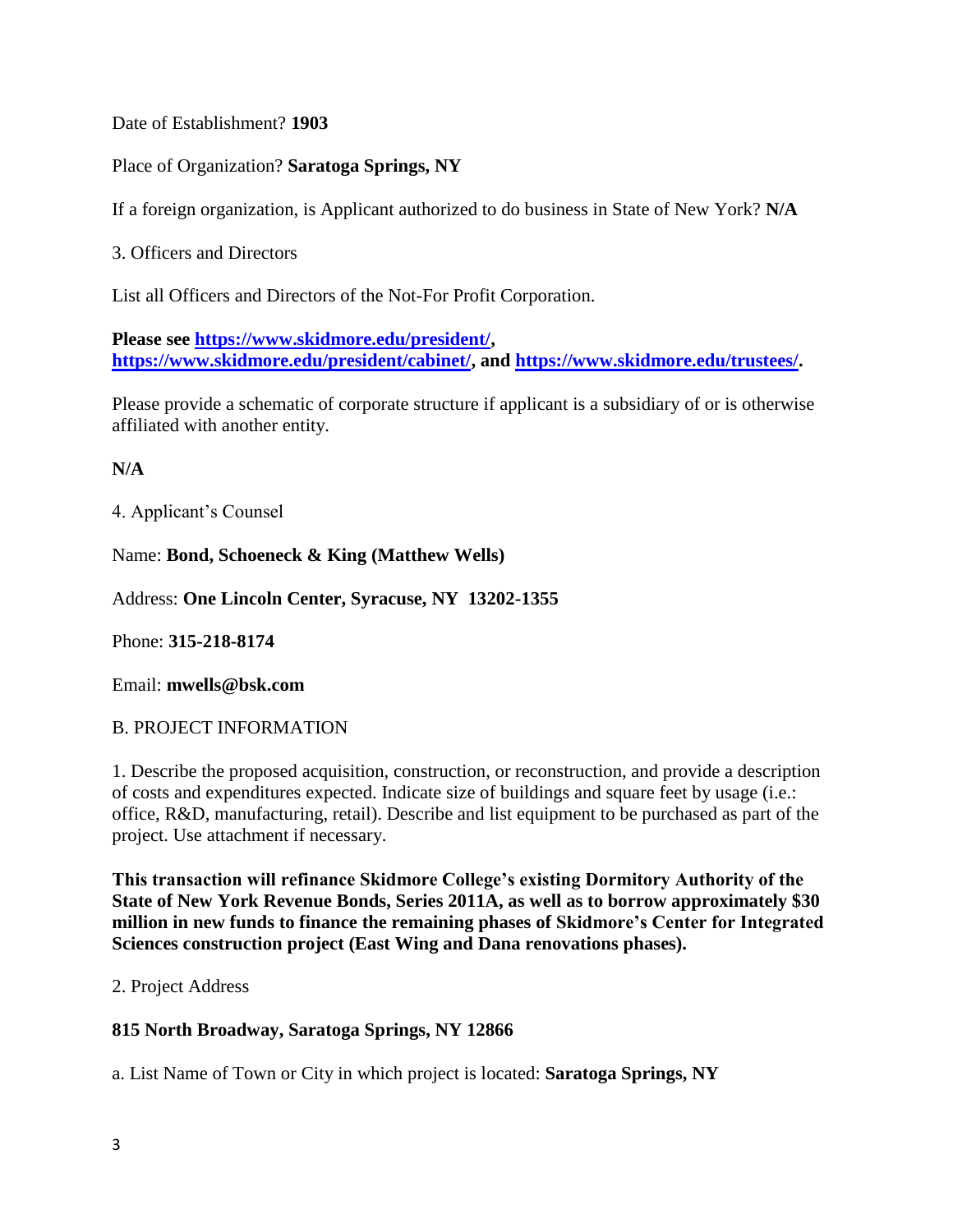b. List Name of School District in which project is located: **Saratoga Spring City School District**

c. List Name of Fire District, if any, in which project is located: **Saratoga Springs Fire District**

d. List any other taxing authorities, if any, in which the project is located: **NYS and Federal**

3. Utilities: Indicate which, if any, utilities are on site: **Water, Electric, Sanitary, and Natural Gas**

4. Present legal owner of site: **Skidmore College**

5. Zoning of Project Site:

Current: **Academic**

Proposed: **Academic**

6. Are any variances needed? If so, please list: **Building Height**

7. Principal use of Project after completion: **Academic**

8. Facility Relocation or Closure: **N/A**

Will the project result in the removal of a plant or facility of the Applicant from one area of the State of New York to another area of the State of New York? **No**

Will the project result in the removal of a plant or facility of another proposed occupant of the Project from one area of the State of New York to another area of the State of New York? **No**

Will the Project result in the abandonment of one or more plants or facilities located in the State of New York? **No**

Will the project result in increased employment: **Yes, primarily temporary construction jobs.**

9. Any Known Environmental Issues: **No**

If yes, please list:

**N/A**

## C. COST/BENEFIT ANALYSIS

1. Costs = Financial Assistance Provided **N/A**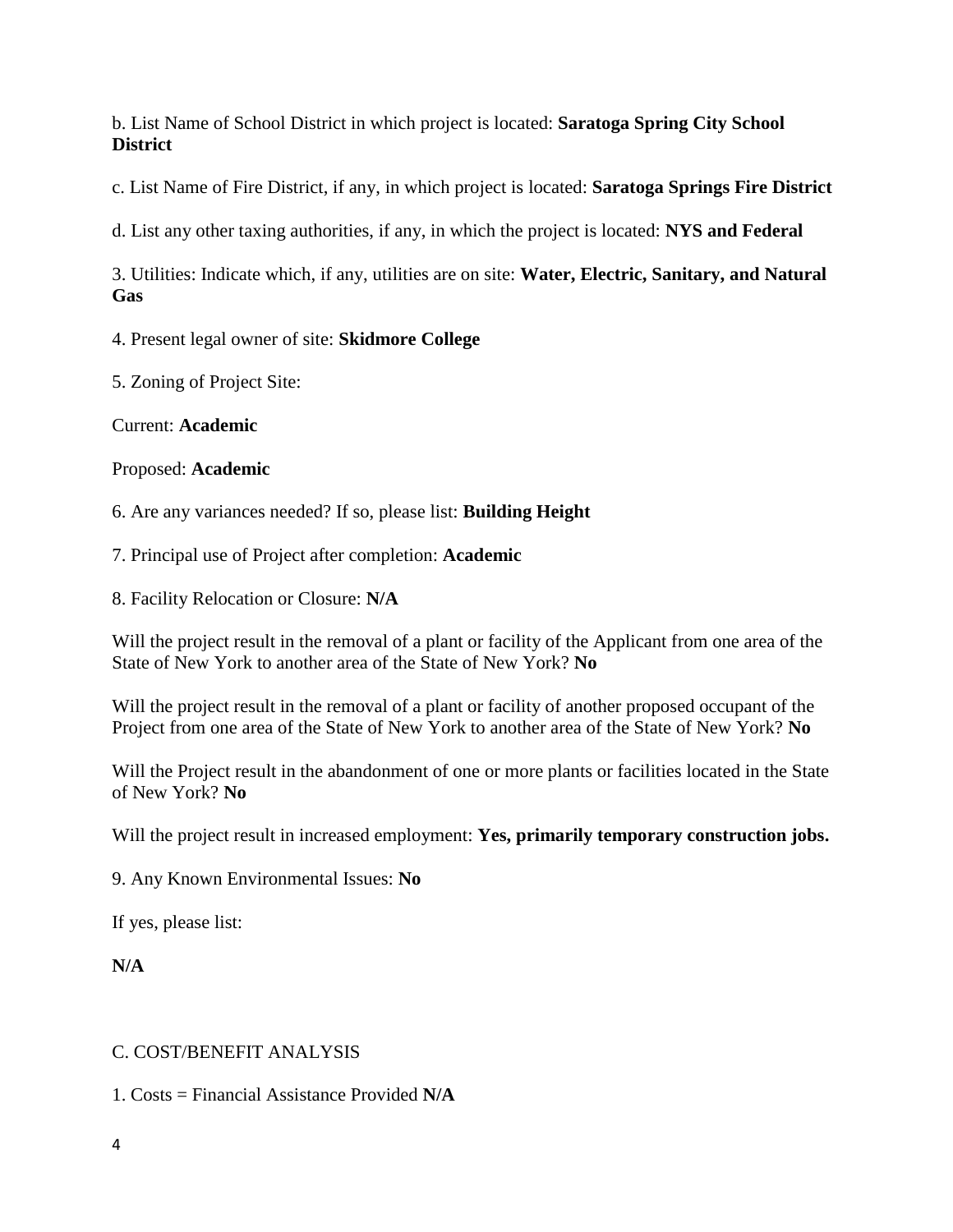Estimated Mortgage Recording Tax Exemption = **N/A**

Projected Amount of Mortgage \$ **N/A**

x Mortgage Recording Tax x .015 **N/A**

Total: \$ **N/A**

(Consult with SCCRC for assistance with this calculation)

2. Benefits = Economic Development Impacts

Employment Full time Part Time Seasonal Total FTE

**Full Time: 934**

**Part Time: 169**

Current number of employees at project location

#### **Substantially all employees are located in Saratoga Springs, NY**

Number of current employees to be retained

**We currently plan to retain all employees but would also like to disclose that due to the disruption caused by the COVID-19 pandemic and cancelation of Skidmore's summer programs, we have temporarily furloughed certain employees for the months of June and July.**

Estimated average annual salary of jobs to be

Retained: **Approximately \$70,000**

Projected number of employees after year 1: **same as above**

Projected number of employees after year 2: **same as above**

Average estimated annual salary of jobs to be

Created: **Approximately \$50,000 (temporary construction jobs)**

Annualized salary range of jobs to be created: **Approximately \$50,000 (temporary construction jobs)**

Projected No. of Construction Jobs: **Approximately 100**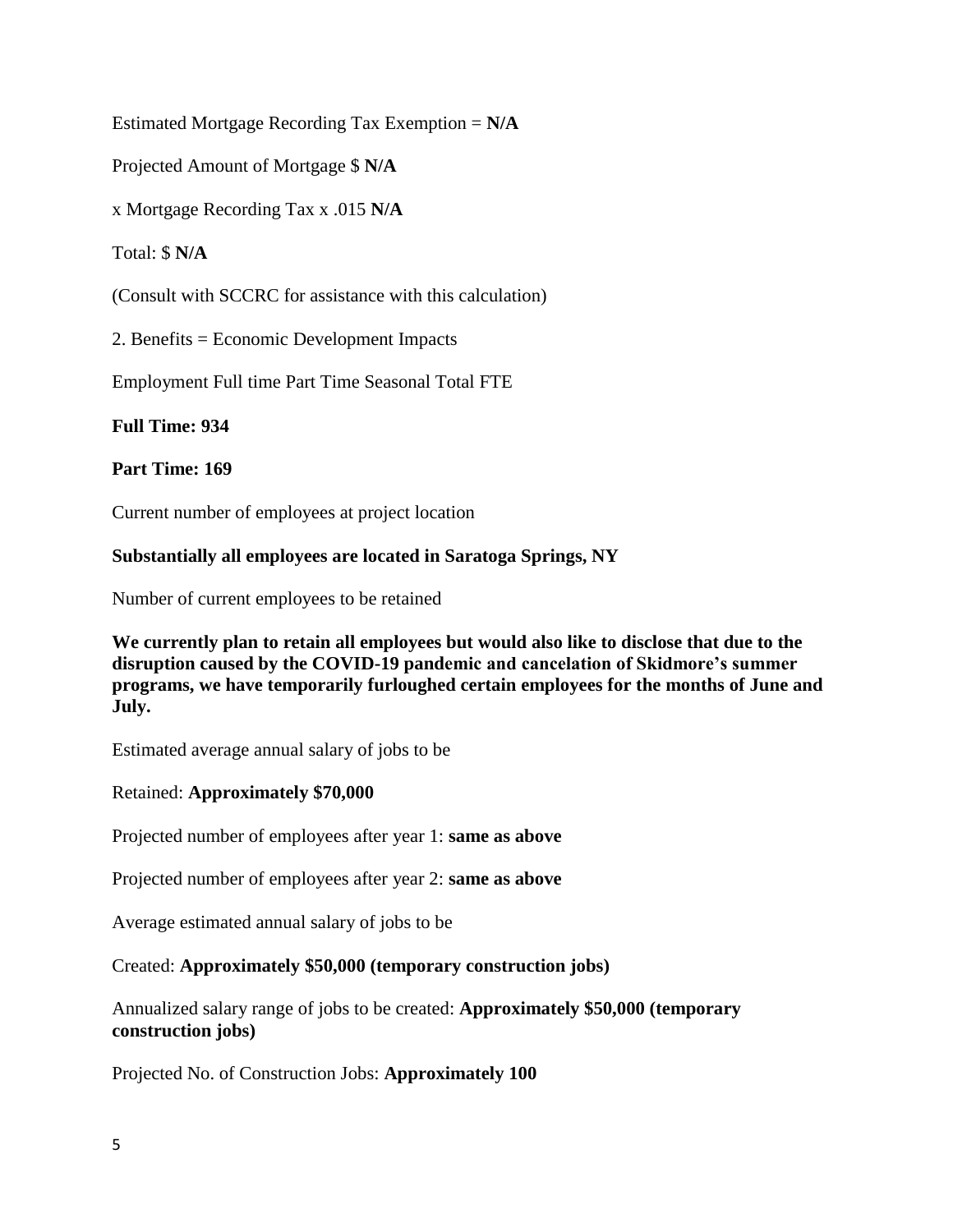Are employees currently covered by a collective bargaining agreement? **Construction jobs will be handled by independent contractors.**

If yes, Name and Local.

Are employees provided retirement benefits? **Yes, if eligible**

Are employees provided health benefits? **Yes, if eligible**

Private funds invested in this project: **Approximately \$36 million (\$66 million in East Wing/Dana total project costs minus \$30 million new money borrowing)**

\_\_\_\_\_\_\_\_\_\_\_\_\_\_\_\_\_\_\_\_\_\_\_\_\_\_\_\_\_\_\_\_\_\_\_\_\_\_\_\_\_\_\_\_\_\_\_\_\_\_\_\_\_\_\_\_\_\_\_\_\_\_\_\_\_\_\_\_\_\_

Net new property tax payments resulting from this project: **N/A**

#### D. PROJECT COSTS

1. Please give an accurate estimate of the costs of all of the following items.

Land \$0 Building **\$66,000,000** Machinery and Equipment \$0 Site Work \$0 Architectural \$0 Legal Fees1 \$0 Engineering Fees \$0 Financing (transaction) Fees **\$200,000** Issue Costs **\$200,000**  LDC Administrative Fees (See page 1) **\$100,000** Other **\$500,000 (including counsel fees in following question)** Other List Items \$0 Refunding Bonds, if any **\$29,000,000** Total Project Cost **\$ 96,000,000** Amount of Equity **\$36,000,000** Amount Financed by Bond Issue **\$60,000,000** Total Project Cost **\$96,000,000**

1. Please include estimated costs of Applicant's Counsel, Agency Counsel, Bond Counsel, Underwriter Counseland Trustee Counsel. Agency costs such as public hearings and legal notice fees are the responsibility of the

Applicant from the time an application is submitted. Applicants are encouraged to discuss the project with SCCRC in order to estimate costs.

#### **Aggregate counsel costs expected to be approximately \$300,000**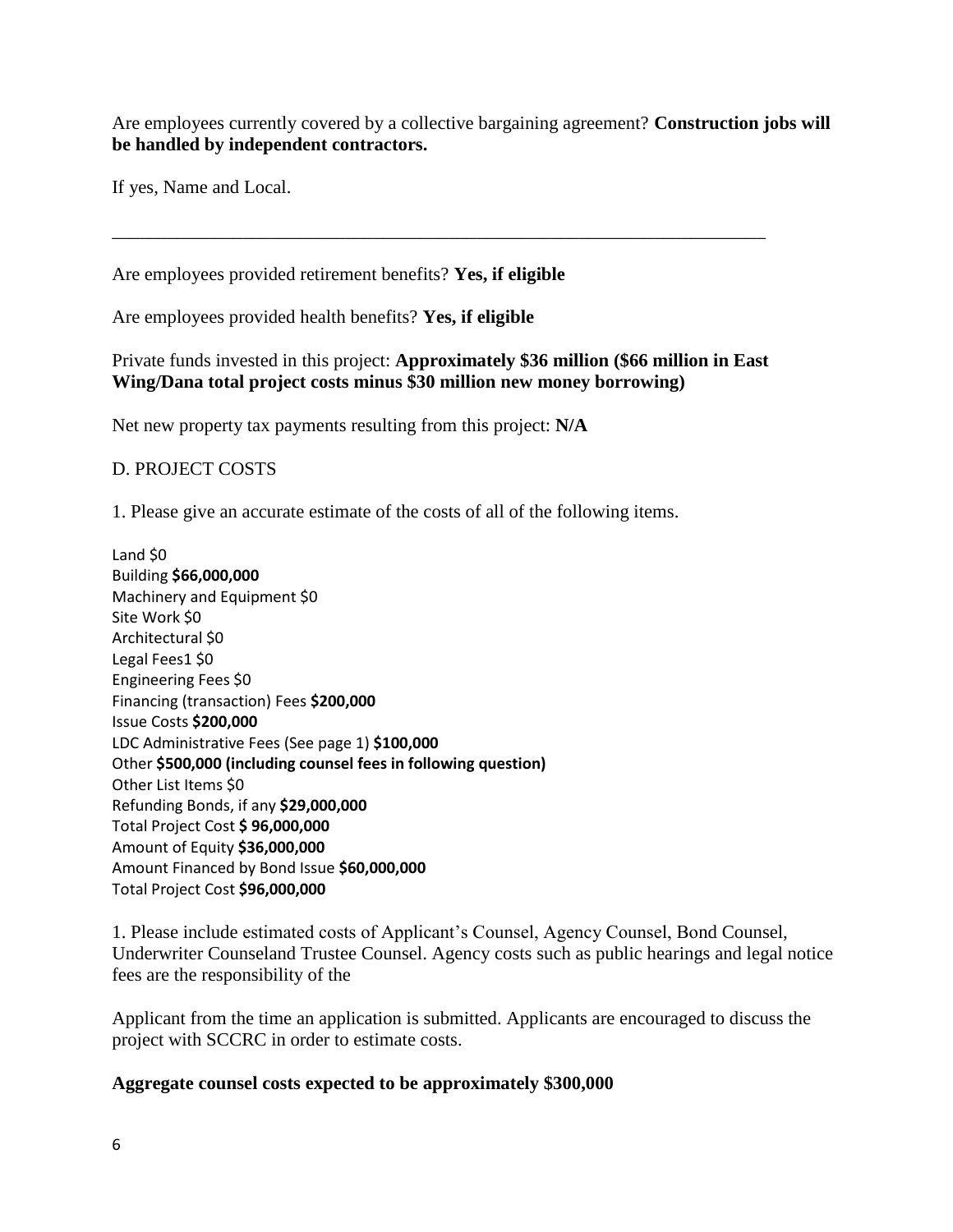## 2. Total Funds Required: **\$60,000,000** Term: **30 Years**

3. What portion, if any, of the cost of the Project is to be financed from funds of the

## Corporation other than from the proposed bond issue? **Approximately \$36 million (\$66 million in East Wing/Dana total project costs minus \$30 million new money borrowing)**

5. Has the Corporation arranged for the marketing or the purchase of the bond(s)? **Yes**

If so, please explain. **Goldman Sachs has been selected as underwriter.**

# E. PROJECT CONSTRUCTION SCHEDULE

1. What is the proposed date for commencement of construction or acquisition of the Project?

## **September 2020**

2. Give an accurate estimate of time schedule to complete the Project and when the first use of Project Funds is expected to occur.

## **We expect to begin using the \$30 million in new money funds for construction during the Fall of 2020 and all funds are expected to be spent within 2 years.**

3. At what time(s) and in what amount(s) is it estimated that funds will be required?

## **As noted above we expect to begin using the \$30 million in new money funds during the Fall of 2020 and plan to draw approximately \$2 million per month to pay construction bills until the funds have been used, which we expect will be within 2 years.**

Will the Corporation be occupying 100% of the completed facility? **Yes**

If no, will there be tenants in the remaining space? **N/A**. Any tenant shall be required to submit annual employee statistics as a condition of the lease.

## F. CORPORATION FINANCIAL INFORMATION

Please attach the following information:

1. The Corporation's Audited financial statements for the last two years. **Please see attached.**

2. A copy of the Corporation's most recent Annual Report. **Please see attached.**

3. The Corporation's income projections. **Our fiscal year 2021 budget will be provided.**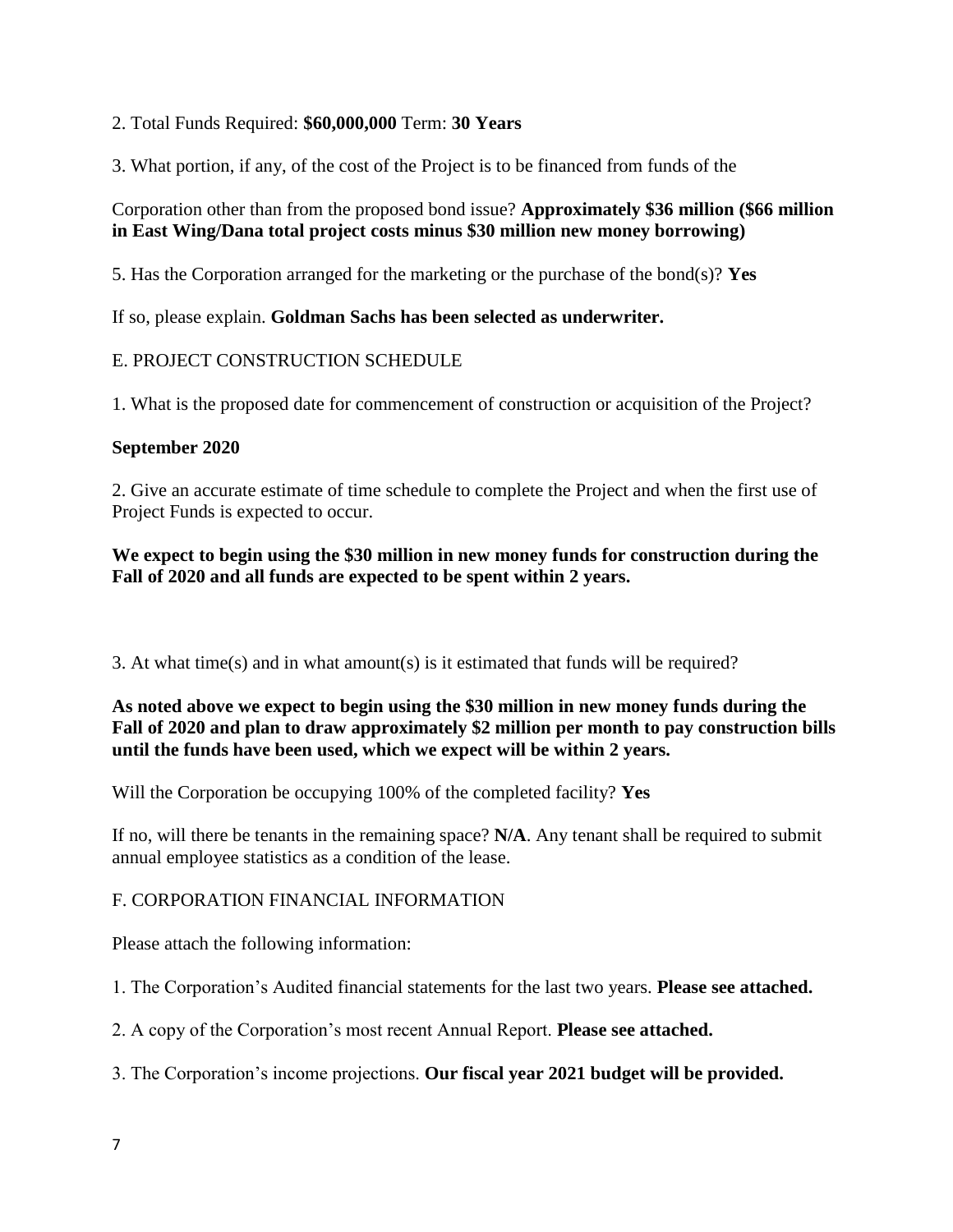Please sign below to indicate that you have read and understand the above and will provide information on a timely basis.

 $-6/2/2020$ 

Philip A. Glotzbach

Chief Executive Officer of Applicant Date

**CERTIFICATION** 

**Philip A. Glotzbach** deposes and says that he is

#### **President of Skidmore College**

the corporation named in the attached application; that he has read the forgoing application and knows the contents thereof; that the same is true to his knowledge.

Deponent further says that the reason this verification is being made by the deponent and not by

#### **Skidmore College** is because it is a Corporation.

The grounds of deponent's belief relative to all matters in the said application which are not stated upon his own personal knowledge, are investigations which deponent has caused to be made concerning the subject matter of this application as well as information acquired by deponent in the course of his duties as an officer of and from the books and papers of said corporation.

As an officer of said corporation (hereinafter referred to as the "applicant"), deponent acknowledges and agrees that applicant shall be and is responsible for all costs incurred by the Saratoga County Capital Resource Corporation (hereinafter referred to as the "Agency") acting on behalf of the applicant during the attendant negotiations and leading to the issue of bonds. If, for any reason whatsoever, the applicant fails to conclude or consummate necessary negotiations or fails to act within a reasonable or specified time to take reasonable, proper, or request action, or withdraws, abandons, cancels, or neglects the application, or if the Agency or applicant are unable to find buyers willing to purchase the total bond issue required, then upon presentation of invoice, applicant shall pay to the Agency, its' agents, or assigns, all actual costs incurred with respect to the application, up to that date and time, including fees of bond counsel for the Agency and fees of general counsel for the Agency. Upon successful conclusion and sale of the required bond issue, the applicant shall pay to the Agency an administrative fee set by the Agency not to exceed an amount equal to 1% of the total project cost financed by the bond issue, in accordance with the adopted fee schedule of the Agency.

#### Philip A. Glotzbach

(Chief Officer of Corporation submitting)

 $\leq$   $\leq$ 

Print Name Philip A. Glotzbach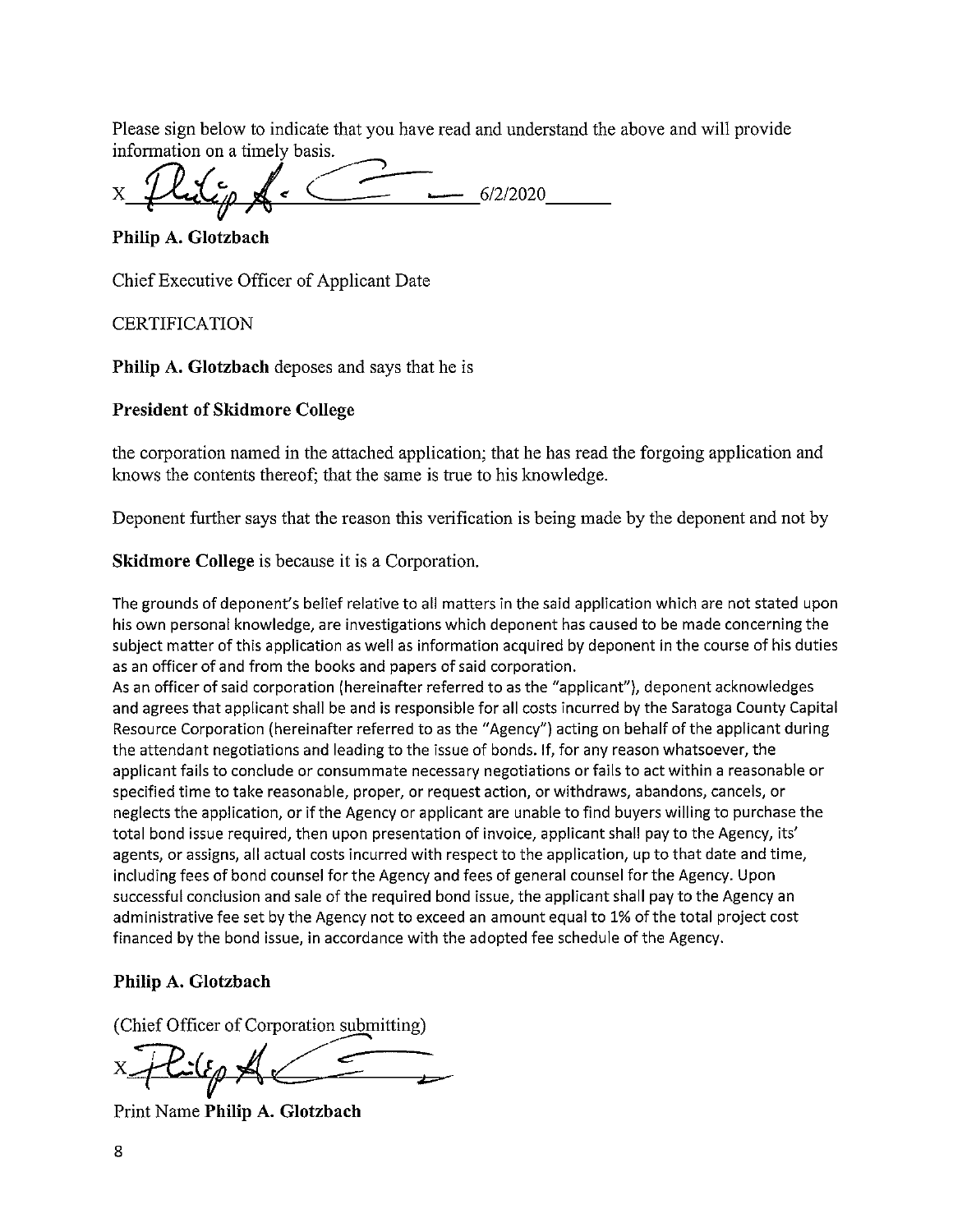Title President Date 6/2/2020

NOTARY: Sworn to me before this day of  $, 2020$ 

Notary Public (Please Affix Stamp)

# NEW YORK STATE FINANCIAL REPORTING REQUIREMENTS

# FOR LOCAL DEVELOPMENT AGENCIES

1. New York Law requires financial reporting requirements from all LDC's in New York State.

a. All bonds issued, outstanding or retired during the year must indicate the following: Month and year issued; Interest rate at year end; outstanding beginning of year; issued during year; principal payments during year; outstanding at end of year; and final maturity date. This information will be requested from you in January of each year.

b. All new bonds issued need the following supplemental information: Name of the project; tax exemptions separated by Mortgages recording; New tax revenue if no exemption is granted; number of jobs created and other economic benefits. This information is required each year and will be requested from you in September of each year.

2. The Public Authority Accountability Act of 2005 and the Public Authorities Reform Act of 2009, if determined applicable, impose additional reporting requirements on the SCCRC. The applicant agrees to promptly, diligently and accurately provide all information required by the SCCRC to meets its obligations under these laws.

Please sign below to indicate that you have read and understand the above and will provide information on a timely basis.

 $\sum$  6/2/2020

Philip A. Glotzbach

Chief Executive Officer of Applicant Date

NEW YORK STATE EMPLOYMENT REPORTING REQUIREMENTS

**Job Listings** 

The Applicant understands and agrees that, if the Project receives any Financial Assistance from the SCCRC, except as otherwise provided by collective bargaining agreements, new employment opportunities created as a result of the Project will be listed within the New York State Department of Labor Community Services Division (the DOL) and with the One-Stop Center of the service delivery area created by the federal Workforce Investment Act (WIA) in which the Project is located.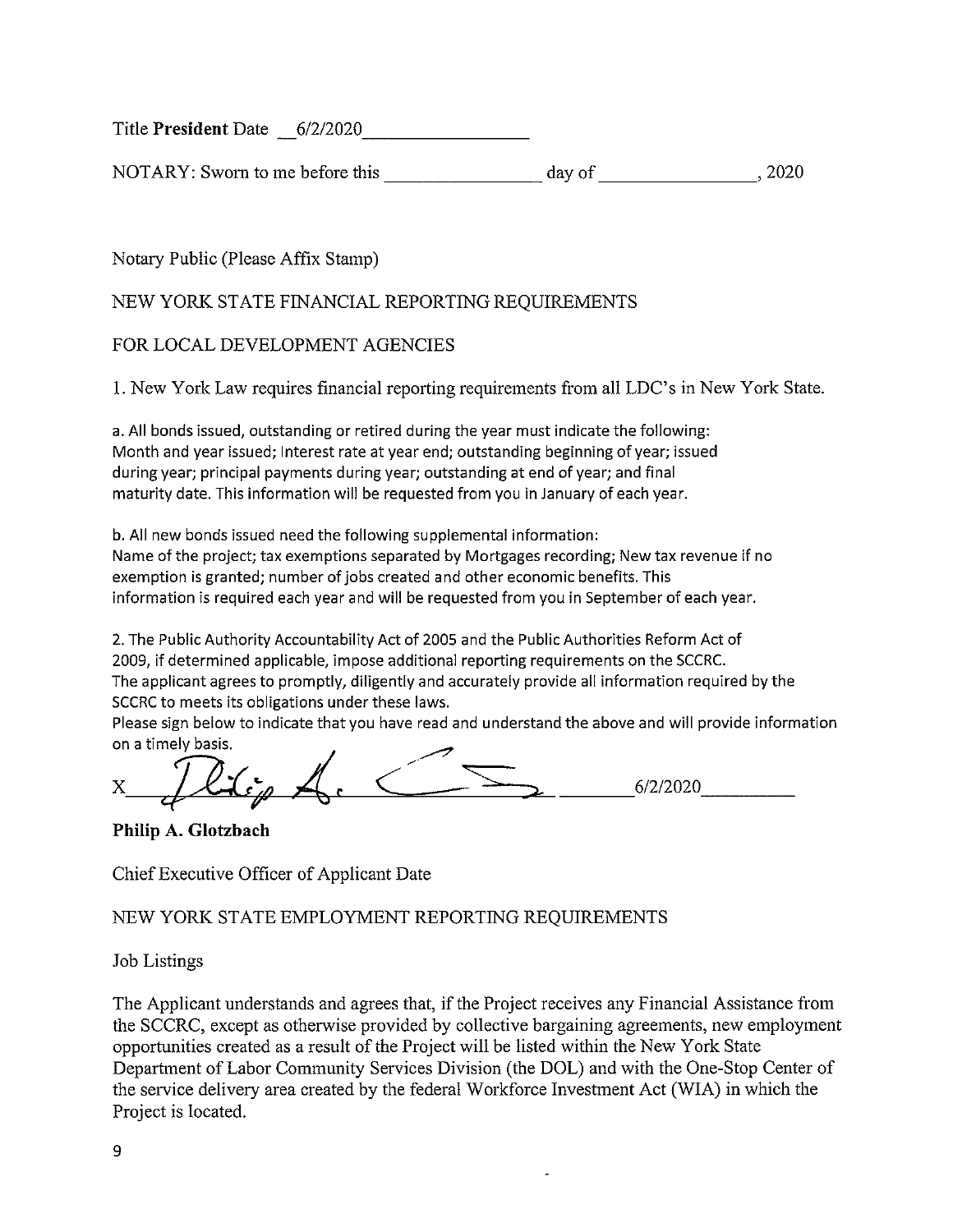## First Consideration for Employment

The Applicant understands and agrees that, if the Project receives any Financial Assistance from the Agency, except as otherwise provided by collective bargaining agreements, where applicable, the Applicant will first consider persons eligible to participate in WIA programs who shall be referred by the One-Stop Center for new employment opportunities created as a result of the Project.

**Annual Employment Reports** 

The Applicant understands and agrees that, if the Project receives any Financial Assistance from the Agency, the Applicant agrees to file, or cause to be filed, with the Agency, on an annual basis, reports regarding the number of people employed at the project site.

lidio d Signed: X

Philip A. Glotzbach

Corporation Officer

Date: 6/2/2020

ABSENCE OF CONFLICTS OF INTEREST

The Applicant has received from the Agency a list of the directors, officers and employees of the Agency. No director, officers or employees of the Agency has an interest, whether direct or indirect, in any transaction contemplated by this Application, except as hereinafter described:

 $N/A$ 

The Applicant and the individual executing this Application on behalf of the Applicant acknowledge that the Agency will rely on the representations made herein when acting on this Application and hereby represent that the statements made herein do not contain any untrue statement of a material fact and do not omit to state a material fact necessary to make the statements contained herein not misleading.

Applicant: Skidmore College

Name: Philip A. Glotzbach

**Title: President**